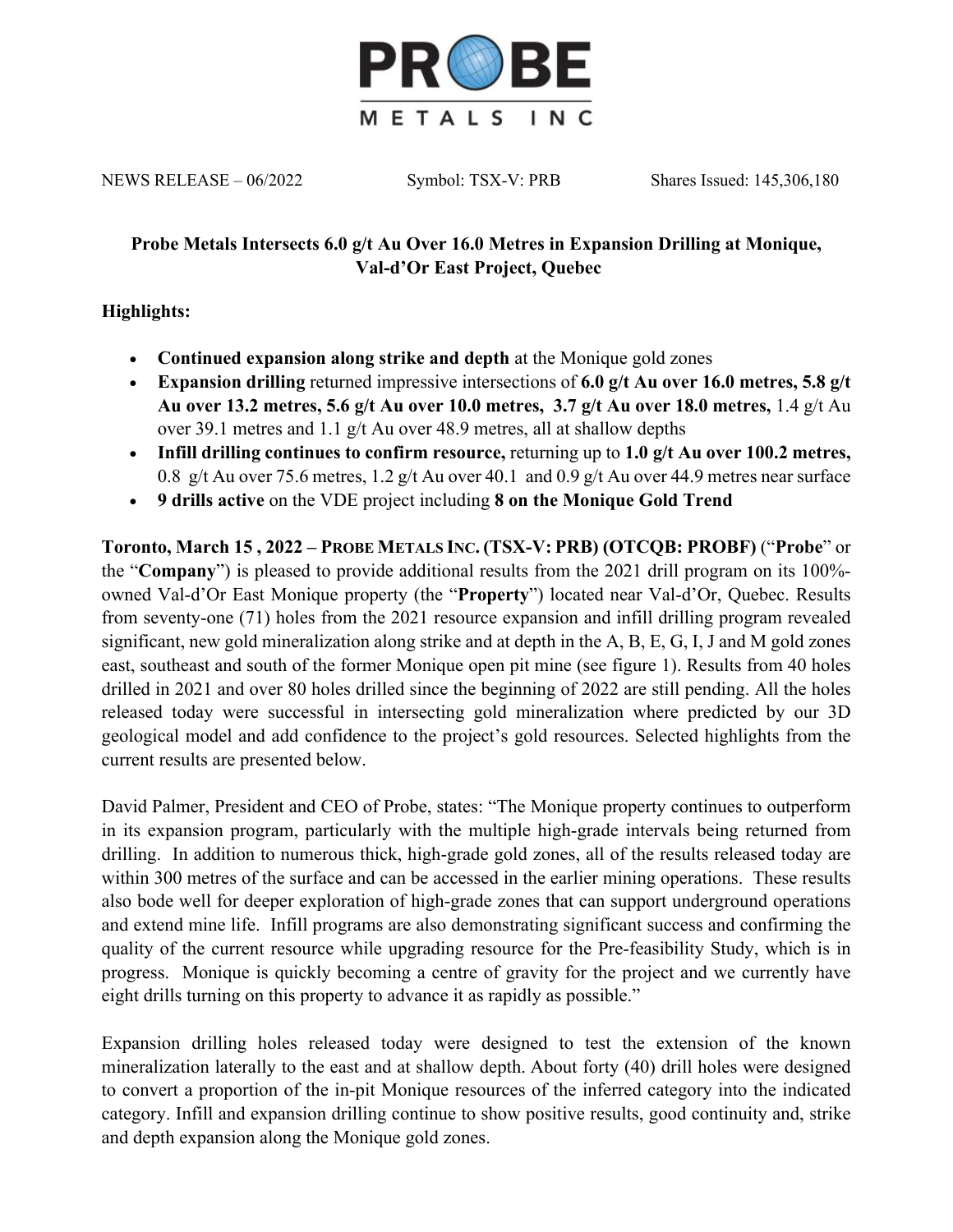Probe has initiated the largest drill program to date at Val-d'Or East totalling 150,000 metres. One of the main goals of the program is to convert inferred resource into indicated category. All results released today will be included in an updated resource for the Val-d'Or East project, which will form the basis of the prefeasibility study (PFS) expected to be completed in 2023. The PFS is an important step in advancing the project to production and work will run concurrently with environmental studies and permitting.

Selected drill results from holes MO-21-144 to 215 at the Monique Area drilling program are, as follows:

| <b>Hole Number</b> | From (m) | To(m) | Length (m) | Gold $(g/t)$ | Zone / Resource     |
|--------------------|----------|-------|------------|--------------|---------------------|
| MO-21-149          | 289.8    | 293.8 | 4.0        | 12.2         | A / Infill          |
| Including          | 291.8    | 292.8 | 1.0        | 43.8         | A / Expansion       |
| MO-21-154          | 73.8     | 92.8  | 19.0       | 1.6          | A / Expansion       |
| Including          | 84.8     | 92.8  | 8.0        | 2.3          | A / Expansion       |
| MO-21-154          | 104.5    | 108.0 | 3.5        | 5.3          | <b>Below Zone A</b> |
| Including          | 105.5    | 106.0 | 0.5        | 20.1         | Below Zone A        |
| MO-21-156          | 66.5     | 77.4  | 10.9       | 1.4          | A / Expansion       |
| MO-21-156          | 96.1     | 107.7 | 11.6       | 1.3          | Below Zone A        |
| MO-21-156          | 116.2    | 121.5 | 5.3        | 5.8          | A / Expansion       |
| Including          | 116.8    | 117.4 | 0.6        | 48.0         | A / Expansion       |
| MO-21-157          | 57.1     | 58.1  | 1.0        | 33.3         | A / Expansion       |
| MO-21-158          | 26.7     | 44.7  | 18.0       | 3.7          | E / Expansion       |
| Including          | 40.8     | 41.7  | 0.9        | 22.9         | E / Expansion       |
| MO-21-160          | 95.1     | 110.5 | 15.4       | 1.1          | E / Expansion       |
| MO-21-161          | 60.6     | 75.1  | 14.5       | 1.0          | E / Expansion       |
| MO-21-163          | 83.1     | 85.9  | 2.8        | 5.2          | $\to$ / Expansion   |
| MO-21-164          | 207.5    | 208.9 | 1.4        | 10.5         | B / Expansion       |
| MO-21-167          | 41.0     | 54.5  | 13.5       | 1.1          | J / Infill          |
| MO-21-167          | 99.7     | 103.7 | 4.0        | 5.2          | G / Infill          |
| Including          | 99.7     | 100.7 | 1.0        | 16.3         | G / Infill          |
| MO-21-169          | 67.8     | 113.3 | 45.5       | 0.6          | J / Infill          |
| MO-21-171          | 27.7     | 67.8  | 40.1       | 1.2          | J / Infill          |
| MO-21-177          | 184.2    | 198.7 | 14.5       | 2.5          | A / Infill          |
| MO-21-177          | 197.7    | 198.7 | 1.0        | 29.7         | A / Infill          |
| MO-21-180          | 116.3    | 134.5 | 18.2       | 1.6          | $\rm A$ / Infill    |
| Including          | 129.0    | 132.0 | 3.0        | 5.9          | A / Infill          |
| MO-21-183          | 142.8    | 156.5 | 13.7       | 2.3          | M / Expansion       |
| Including          | 150.8    | 151.8 | $1.0\,$    | 16.7         | M / Expansion       |
| MO-21-187          | 72.1     | 87.0  | 14.9       | 2.1          | I / Expansion       |
| Including          | 74.0     | 74.9  | 0.9        | 23.0         | I / Expansion       |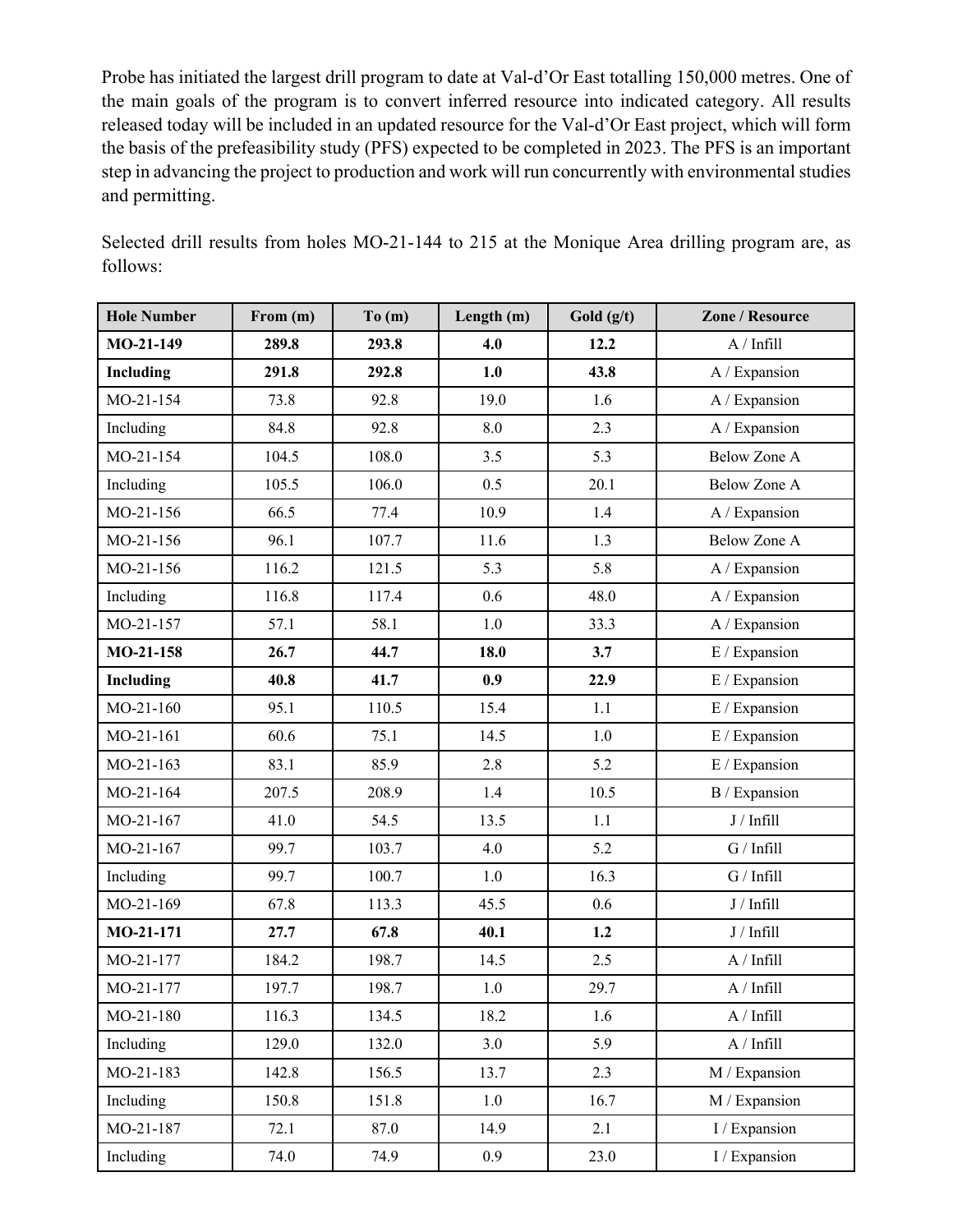| MO-21-188   | 35.0  | 78.5   | 43.5  | 0.8   | B / Infill       |
|-------------|-------|--------|-------|-------|------------------|
| $MO-21-190$ | 38.9  | 87.8   | 48.9  | 1.1   | B / Expansion    |
| Including   | 82.7  | 83.4   | 0.7   | 18.9  | B / Expansion    |
| MO-21-190   | 188.0 | 196.0  | 8.0   | 2.1   | M / Expansion    |
| MO-21-193   | 56.7  | 105.4  | 48.7  | 0.7   | B / Infill       |
| MO-21-193   | 92.8  | 103.4  | 10.6  | 1.8   | B / Infill       |
| MO-21-195   | 16.7  | 61.6   | 44.9  | 0.9   | B / Infill       |
| Including   | 51.8  | 55.1   | 3.3   | 5.0   | $\bf B$ / Infill |
| $MO-21-195$ | 208.0 | 218.0  | 10.0  | 5.6   | M / Expansion    |
| Including   | 209.0 | 210.0  | 1.0   | 39.9  | M / Expansion    |
| MO-21-196   | 104.1 | 114.7  | 10.6  | 1.7   | M / Expansion    |
| MO-21-198   | 106.3 | 141.70 | 35.4  | 1.0   | B / Infill       |
| MO-21-198   | 272.6 | 288.6  | 16.0  | 6.0   | M / Expansion    |
| Including   | 276.1 | 276.8  | 0.7   | 103.0 | M / Expansion    |
| $MO-21-201$ | 24.2  | 124.4  | 100.2 | 1.0   | B / Infill       |
| Including   | 103.8 | 104.4  | 0.6   | 29.0  | B / Infill       |
| MO-21-206   | 214.3 | 230.3  | 16.0  | 1.8   | M / Expansion    |
| Including   | 218.8 | 223.6  | 4.8   | 4.6   | M / Expansion    |
| MO-21-207   | 114.3 | 127.5  | 13.2  | 5.8   | A / Expansion    |
| Including   | 114.3 | 115.3  | 1.0   | 68.8  | A / Expansion    |
| $MO-21-211$ | 28.6  | 104.2  | 75.6  | 0.8   | E+A / Expansion  |
| $MO-21-212$ | 65.2  | 104.3  | 39.1  | 1.4   | A / Expansion    |
| Including   | 78.0  | 83.0   | 5.0   | 5.9   | A / Expansion    |
| MO-21-215   | 107.9 | 140.5  | 32.6  | 0.6   | A / Expansion    |

*(1) All the new analytical results reported in this release and in this table, are presented in core length and cut to 100 g/t Au when needed. True width is estimated between 65 to 95 % of core length. Only intercepts above 15.0 g/t Au \* m are reported.*

Figure 1: Surface Map – Monique Gold Trend new drilling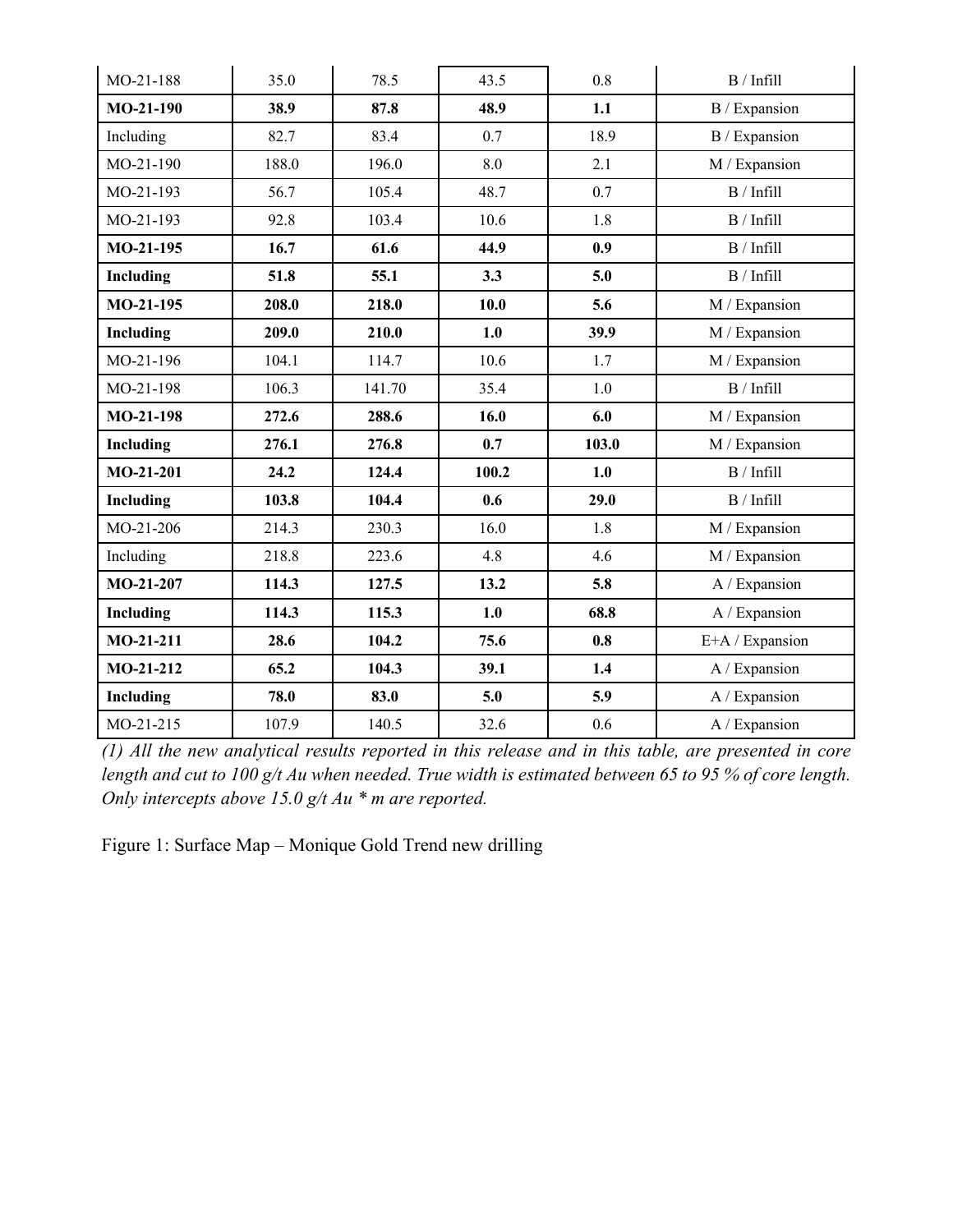

# **About the Monique Property:**

The Monique property is located 25 km east of Val-d'Or, in Quebec, and consists of 21 claims and one mining lease covering a total area of 5.5 square kilometres in Louvicourt township. The property hosts a current measured and indicated mineral resource of 13,619,000 tonnes at a grade of 1.54 g/t for 672,800 ounces of gold and inferred mineral resource of 11,733,000 tonnes at a grade of 1.78 g/t for 671,400 ounces of gold (source: Probe Metals NI 43-101 Technical Report Val-d'Or East Project – June 2021). The Property is part of the Company's Val-d'Or East Project and the consolidated land package stands at 436 square kilometres. Val-d'Or East is situated in a politically stable and low-cost mining environment that hosts numerous active producers and mills.

## **Geology**

Gold mineralization on the Monique property is mainly associated with three deformation zones that cross the property with an orientation of 280° and a 75°- 80° dip to the north. Gold mineralization is defined by a network of quartz/tourmaline/carbonate veins and veinlets with disseminated sulphides in the altered wall rocks. A total of 16 gold zones have been discovered on the property, to-date. Some mineralized zones have been defined from surface to a depth of 600 metres and vary in width from 1 metre to up to 100 metres. Mineralized structures extend laterally up to 900 metres.

## **Past Production**

The Monique open pit mine began commercial production in 2013 and ceased production at the end of January 2015. A total of 0.58 Mt of mineralized material was extracted at a grade of 2.53 g/t Au, from the surface to 100 metres depth for a total of 45,694 ounces of gold.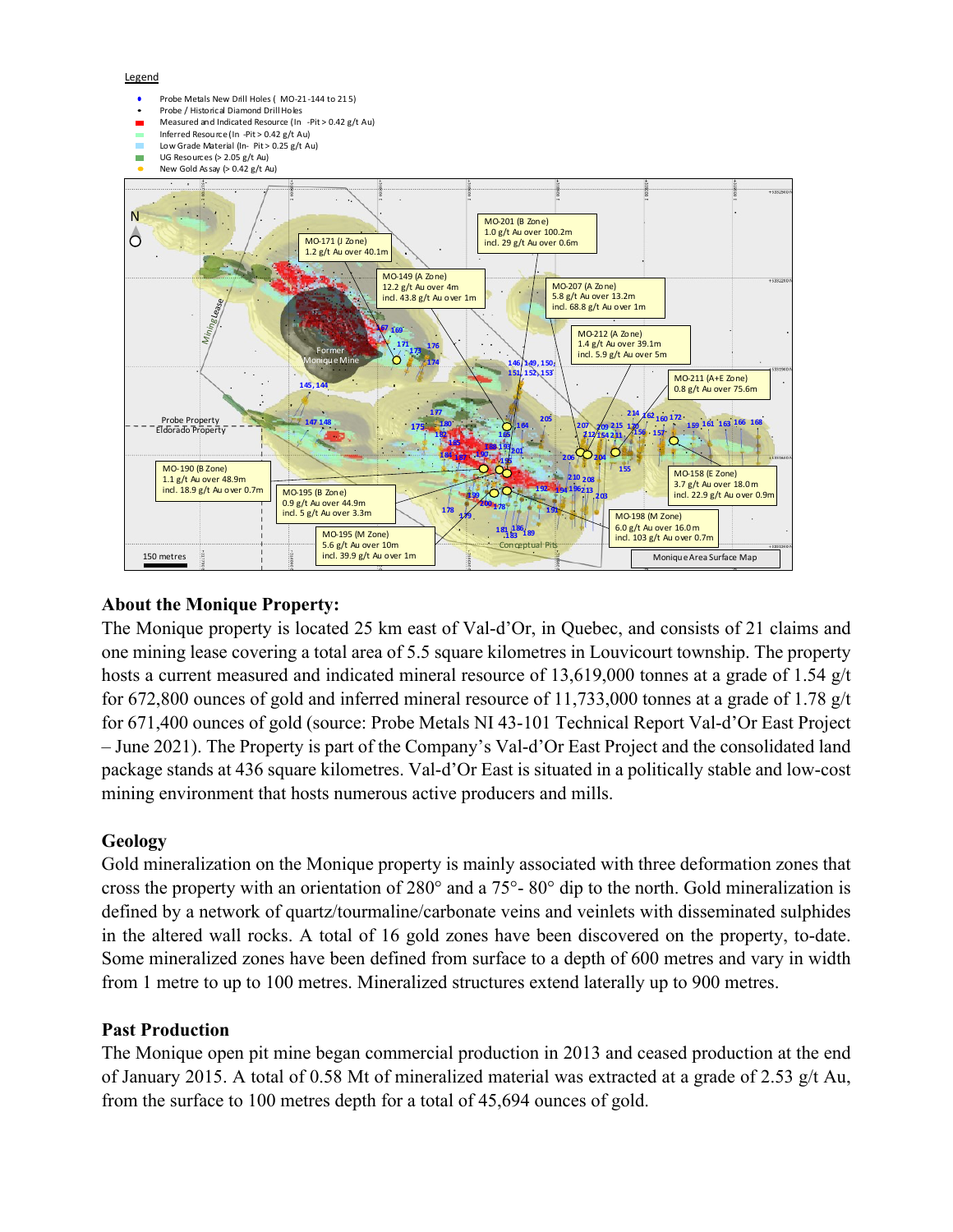### **Qualified Person:**

The scientific and technical content of this press release has been reviewed, prepared and approved by Mr. Marco Gagnon, P.Geo, who is a "Qualified Person" within the meaning of NI 43-101, and Executive Vice-President and a director of Probe.

### **Quality Control:**

During the last drilling program, assay samples were taken from the NQ core by sawing the drill core in half, with one-half sent to a certified commercial laboratory and the other half retained for future reference. A strict QA/QC program was applied to all samples, which includes insertion of mineralized standards and blank samples for each batch of 20 samples. The gold analyses were completed by fire-assays with an atomic absorption finish on 50 grams of materials. Repeats were carried out by fire-assay followed by gravimetric testing on each sample containing 3.0 g/t gold or more. Total gold analyses (Metallic Sieve) were carried out on the samples which presented a great variation of their gold contents or the presence of visible gold.

#### **About Probe Metals:**

Probe Metals Inc. is a leading Canadian gold exploration company focused on the acquisition, exploration and development of highly prospective gold properties. The Company is committed to discovering and developing high-quality gold projects, including its key asset the multimillion-ounce Val-d'Or East Gold Project, Québec. The Company is well-funded and controls a strategic land package of approximately 1,500-square-kilometres of exploration ground within some of the most prolific gold belts in Québec. The Company was formed as a result of the \$526M sale of Probe Mines Limited to Goldcorp. Eldorado Gold Corporation currently owns approximately 10.4% of the Company.

On behalf of Probe Metals Inc.,

*Dr. David Palmer,* President & Chief Executive Officer

## *For further information:*

Please visit our website at www.probemetals.com or contact:

Seema Sindwani Director of Investor Relations info@probemetals.com +1.416.777.9467

#### Forward-Looking Statements

Neither TSX Venture Exchange nor its Regulation Services Provider (as that term is defined in the policies of the TSX Venture Exchange) accepts responsibility for the adequacy or accuracy of this release. This News Release includes certain "forward-looking statements" which are not comprised of historical facts. Forward-looking statements include estimates and statements that describe the Company's future plans, objectives or goals, including words to the effect that the Company or management expects a stated condition or result to occur. Forward-looking statements may be identified by such terms as "believes", "anticipates", "expects", "estimates", "may", "could", "would", "will", or "plan" and include, but are not limited to, statements with respect to: the results of the PEA, including future Project opportunities, future operating and capital costs, closure costs, AISC, the projected NPV, IRR, timelines, permit timelines, and the ability to obtain the requisite permits, economics and associated returns of the Project, the